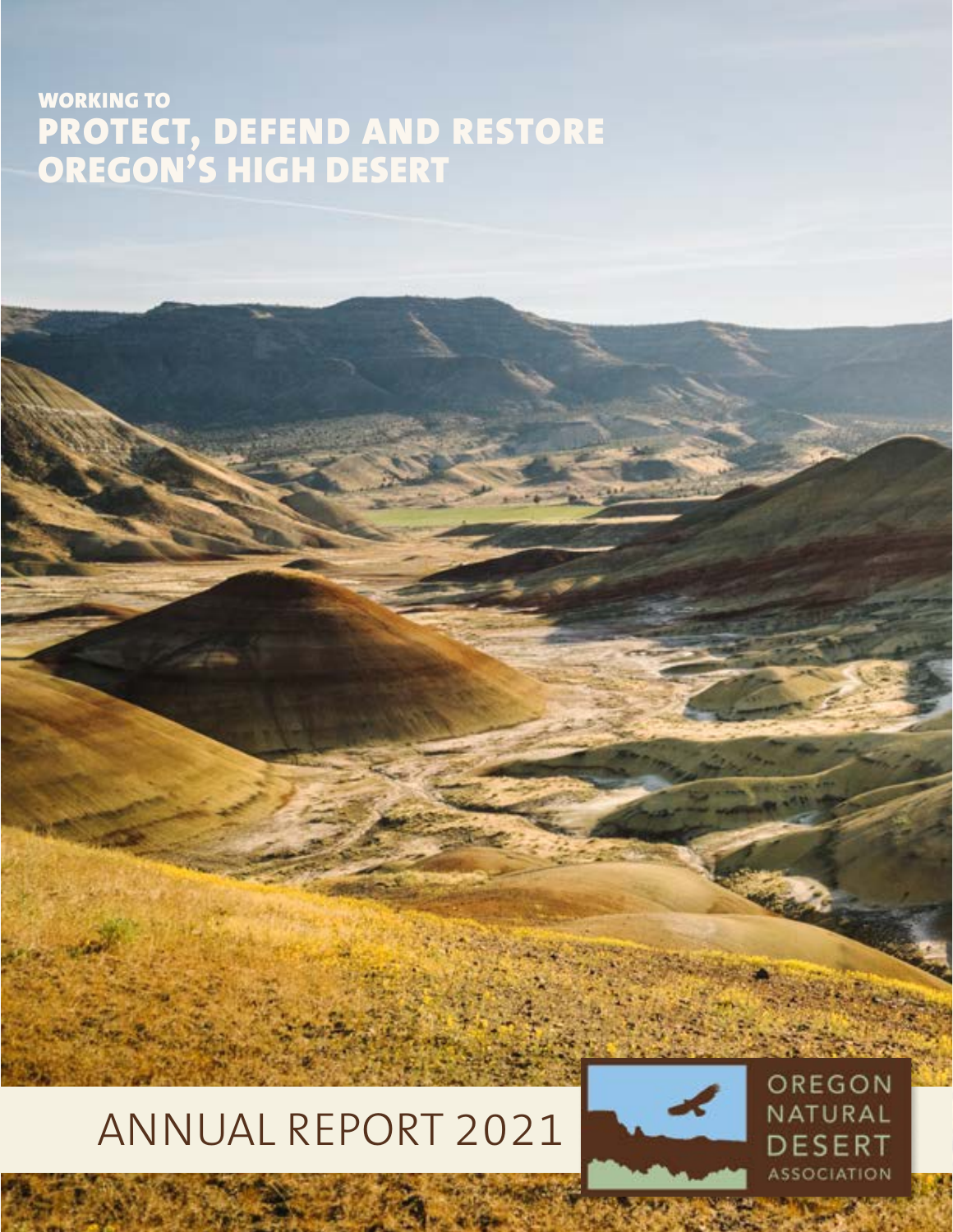Dear Desert Supporter,

Whenever you crave stark beauty and serenity, you'll find it in Oregon's high desert.

For a literal breath of fresh air, try a stroll through the ponderosa pines along the Malheur River on an August day. For a puzzle, stare down a slot canyon in the Owyhee and try to find a safe route to the river. For perspective, gaze across the undulating hills of the Greater Hart-Sheldon.

In this vast landscape, it's easy to appreciate what's right with the world. But we also know that Oregon's high desert faces numerous threats that demand our attention.

In 2021, ONDA offered many ways for people to participate in caring for this landscape, and we were impressed, but hardly surprised, to see just how many people turned out with their time, talent and financial support. One hundred and four volunteers traveled, on their own, into the far reaches of Oregon's high desert to collect valuable data. Thousands of people wrote to their representatives to demand proactive conservation measures and thousands more joined you in digging deep to donate to conserve the places you cherish.

The people who love Oregon's high desert are feisty, committed and curious. In a word, exceptional. Thank you for being a part of this community that cares so deeply about conservation. Your determination to see long-range plans through to the finish always impresses me.

Your actions are leading to greater resilience to climate change. You are creating places where fish and wildlife can thrive. And, you are ensuring that everyone seeking solitude in Oregon's high desert will find it for decades and centuries to come.

As we offer this look back at the accomplishments from 2021, we would like to express our sincerest gratitude for your significant and enduring support. As one of ONDA's steadfast donors, you are driving conservation forward all across Oregon's high desert.

Thank you!

Together for a wild desert,

COVER PHOTO: SUTTON MOUNTAIN BEHIND THE PAINTED HILLS, ANDY BEST. PHOTOS AT RIGHT, CLOCKWISE: SOUTH FORK CROOKED RIVER, ONDA ARCHIVE; HAY CREEK RESTORATION, AARON TANI; HART MOUNTAIN, MARK DARNELL; SUTTON MOUNTAIN, ONDA ARCHIVE.



# THANK YOU!

Ryan Houston Executive Director

#### 2021 FINANCIALS

| <b>Assets</b>                         |             |
|---------------------------------------|-------------|
| <b>Total Current Assets</b>           | \$5,407,440 |
| <b>Total Fixed Assets</b>             | \$5,200     |
| Other Assets                          | \$6,920     |
| <b>Total Assets</b>                   | \$5,419,560 |
| <b>Liabilities</b>                    |             |
| Total Liabilities                     | \$641,753   |
| Total Equity                          | \$4,777,807 |
| <b>Total Liabilities &amp; Equity</b> | \$5,419,560 |
| <b>Revenue</b>                        |             |
| Total Support & Revenue               | \$1,634,719 |
| Non-operating Income                  | \$1,572,160 |
| <b>Total Revenue</b>                  | \$3,206,879 |
| <b>Expense by Category</b>            |             |
| Management                            | \$154,575   |
| Fundraising                           | \$190,346   |
| Programs                              | \$1,475,490 |
| <b>Total Expenses</b>                 | \$1,820,411 |

#### HOW YOUR SUPPORT IS APPLIED

Thanks to you, ONDA is efficient and effective.

- 8.5% on Management
- 10.5% on Fundraising
- 81.0% on Programs



Your generosity powers successful conservation initiatives desert-wide and makes it possible to reach new milestones and realize long-term conservation goals.

Thank you for the role you play in this desert conservation community!

## KEY ACCOMPLISHMENTS ACROSS OREGON'S DESERT



#### Setting a Strong Conservation Agenda

ONDA advocated for more than 1,000 miles of desert waterways to be protected as Wild and Scenic Rivers in the River Democracy Act and made great strides in our campaign to preserve a million acres in the Owyhee.

We also defended against misguided management actions by weighing in on issues ranging from wildlife management in the Greater Hart-Sheldon to expanded military training in Oregon's Owyhee Canyonlands.



#### Inspiring & Welcoming Desert Advocates

ONDA encouraged appreciation for the high desert by hosting over a dozen events, producing a short documentary and publishing several multimedia story maps. We hosted another cohort of Tribal Stewards, Indigenous teens and young adults taking part in a paid, career mentorship program, and hired our first Hillis Intern. And, at every juncture, we took steps to build a culture that welcomes everyone who is interested in conserving Oregon's high desert.

#### Leading Hands-On Restoration

After a pivot to a COVID-safe independent stewardship project model, we surpassed 5,500 volunteer hours contributed to desert public lands.

Our stewardship staff and volunteers planted nearly 17,000 trees, restored more than 500 acres of sagebrush habitat, maintained dozens of miles of trail, restored three miles of critical fish and wildlife habitat, and so much more.



#### Securing a Monument Proposal

We achieved a major goal in our campaign to protect important wild areas in the John Day River Basin with the introduction of legislation that would establish a Sutton Mountain National Monument.

The new proposal for a 66,000-acre national monument would preserve the rugged country between the Painted Hills and the John Day Fossil Beds.

To see more highlights from 2021, as well as years past, please visit onda.org/about-us/accomplishments/